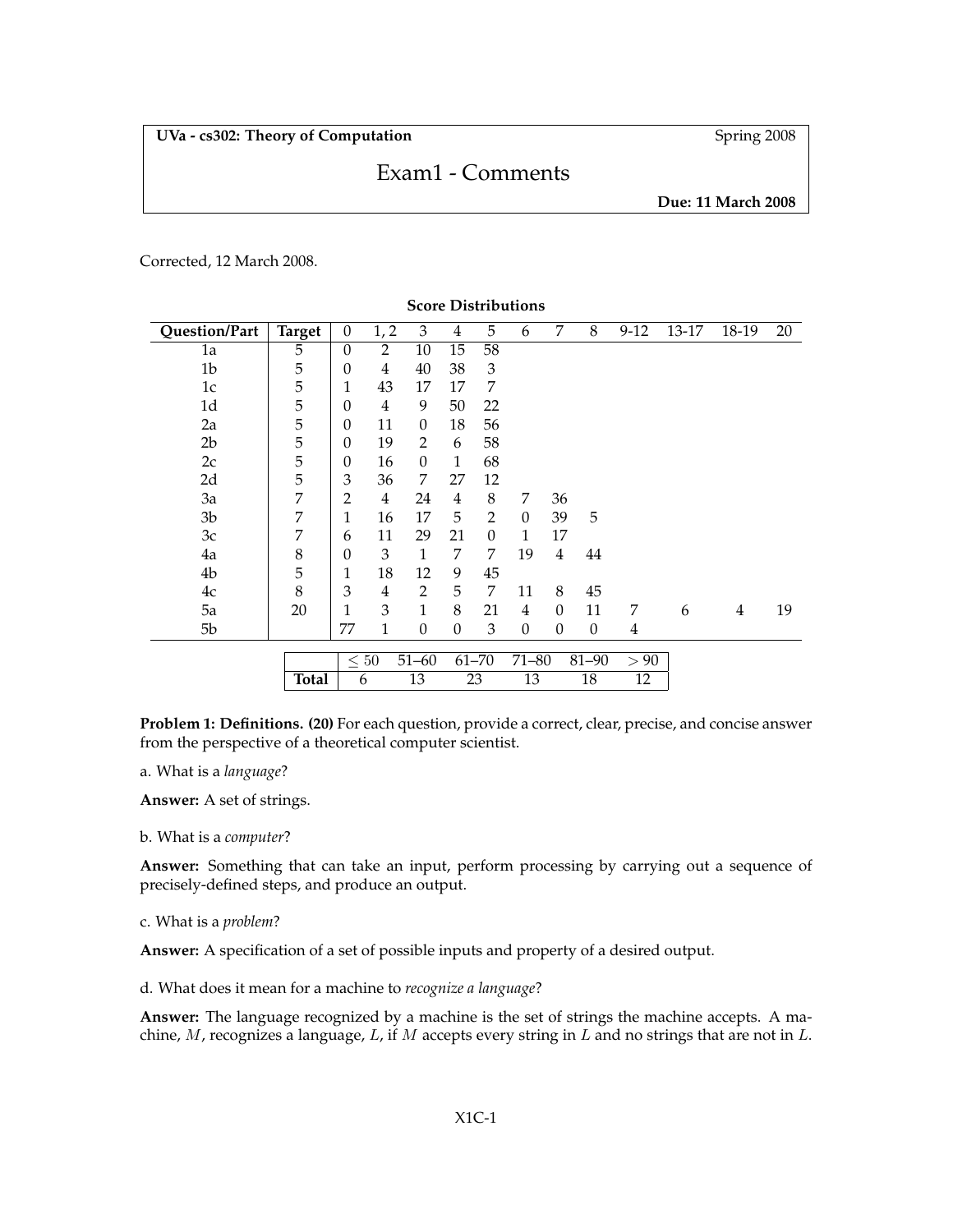## **Problem 2: Language Classification. (20)**

For each described language, your answer should identify the simplest machine that can recognize the given language. The choices for machines (from simplest to least simple) are:

- **(A)** Deterministic Finite Automaton with no cycles
- **(B)** Deterministic Finite Automaton
- **(C)** Deterministic Push-Down Automaton
- **(D)** Nondeterministic Push-Down Automaton
- **(E)** None of the Above

Your answer should include one of the five letters to identify the machine, and a brief justification. For these questions, you are *not* required to actually construct the machine or provide a proof for a full credit answer; a correct intuitive explanation is sufficient.

a.  $\{w|w$  describes the position of a chess board in which White can win  $\}$ 

**Answer: A** — the language is finite, so it can be recognized by a DFA with no cycles.

b. The language of all strings generated by the grammar:  $S \rightarrow 0S \mid 1S \mid \epsilon$ .

**Answer: B** — the grammar generates the language  ${0,1}^*$ . This is infinite, so cannot be recognized by A, but it is regular so it can be recognized by B (a DFA with one state, which accepts, and transitions back to that state on both inputs).

c.  $\{0^i 1^{2i} 0^{3i} | i \ge 0\}$ 

**Answer: E** — the language is not a context-free language so it cannot be recognized by an NDPDA. A formal proof would use the pumping lemma to prove the language is not context-free. Here, it is enough to argue that recognizing the language requires counting more than one thing — we need to count the number of 0s at the beginning, then count that there are twice as many 1s, but can't do this by popping the stack, since we still need to know  $i$  for the 0s at the end.

d. The language of all strings in  $\{a, b\}^*$  that do not include any substring of the form  $a^i b^i$  where  $i \geq 1$ .

**Answer: B** — all we need to do is determine if ab occurs in the string! We can do this with a DFA (but it must have cycles, since there are infinitely long strings in the language).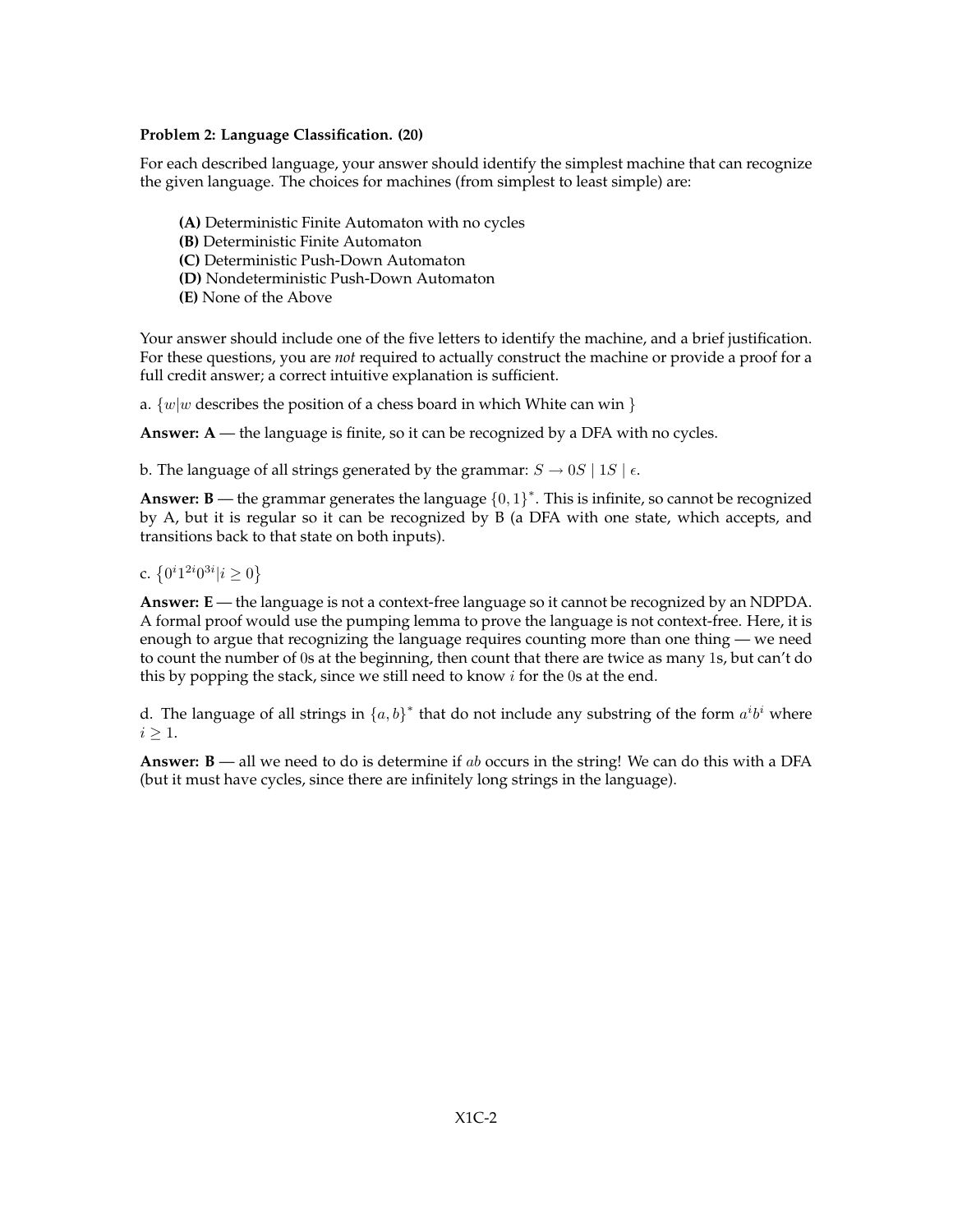#### **Problem 3: Problematic Proofs. (20)**

Each of these "proofs" claims to prove a conjecture that is false. For each proof, identify the *first step* that is wrong, and briefly and clearly explain why.

a. **False Theorem:** The language

 $L = \{w|w \in \{0,1\}^* \text{ and the number of 1s in } w \text{ is odd }\}$ 

is non-regular.

**Claimed Proof.** We use proof-by-contradiction to show L is not regular.

**1.** Assume L is regular.

**2.** Since L is regular, the pumping lemma should be satisfied.

**3.** Choose  $s = 1$ , which satisfies the requirements for the pumping lemma since it is in  $L$  (it has an odd number of 1s).

**4.** The only way to satisfy the pumping lemma requirements for dividing  $s = xyz$  is to make  $x = \epsilon$ ,  $y = 1$ , and  $z = \epsilon$  since the pumping lemma requires  $|y| > 0$ .

**5.** But, this division leads to a contradiction of the pumping lemma, since for  $i = 2$ ,  $xy^i z = 11$  which is not in L (it has an even number of 1s).

**6.** Since the pumping lemma is not satisfied, the assumption must be invalid.

**7.** Thus, L is not regular.

**Answer: Step 3.** To use the pumping lemma, we need to find a string s with  $|s| \ge p$  for any p. The length of 1 is one, so it doesn't work if  $p > 1$ .

b. **False Theorem:** All regular languages include the empty string.

**Proof by induction.** We induce on the size of the language.

**1.** *Basis*: A language of size 1 includes the empty string: the language  $\{\epsilon\}$  is a regular language and it includes the empty string.

**2.** *Induction*: We assume that all regular languages of size n include the empty string, and show that all regular languages of size  $n + 1$  include the empty string.

**2a.** Suppose L is a language of size  $n + 1$ .

- **2b.** For some language M of size  $n, L = M \cup w$  where w is some string not in M.
- **2c.** By the induction hypothesis, M includes the empty string, so  $L = M \cup w$  also includes the empty string.

**Answer: Step 1.** The induction is on the size of the language, so the basis needs to show the property holds for *all* languages of size 1, not just one language of size 1. This isn't true since there are languages of size 1 that do not include the empty string.

c. **False Theorem:** If A and B are context-free languages, then  $A \cap B$  is a context-free language.

## **Proof by construction.**

**1.** Since A and B are context-free languages, there exist deterministic pushdown automata  $P_A = (Q_A, \Sigma, \Gamma, \delta_A, q_{0A}, F_A)$  and  $P_B = (Q_B, \Sigma, \Gamma, \delta_B, q_{0B}, F_B)$  that recognize  $A$  and  $B$  respectively.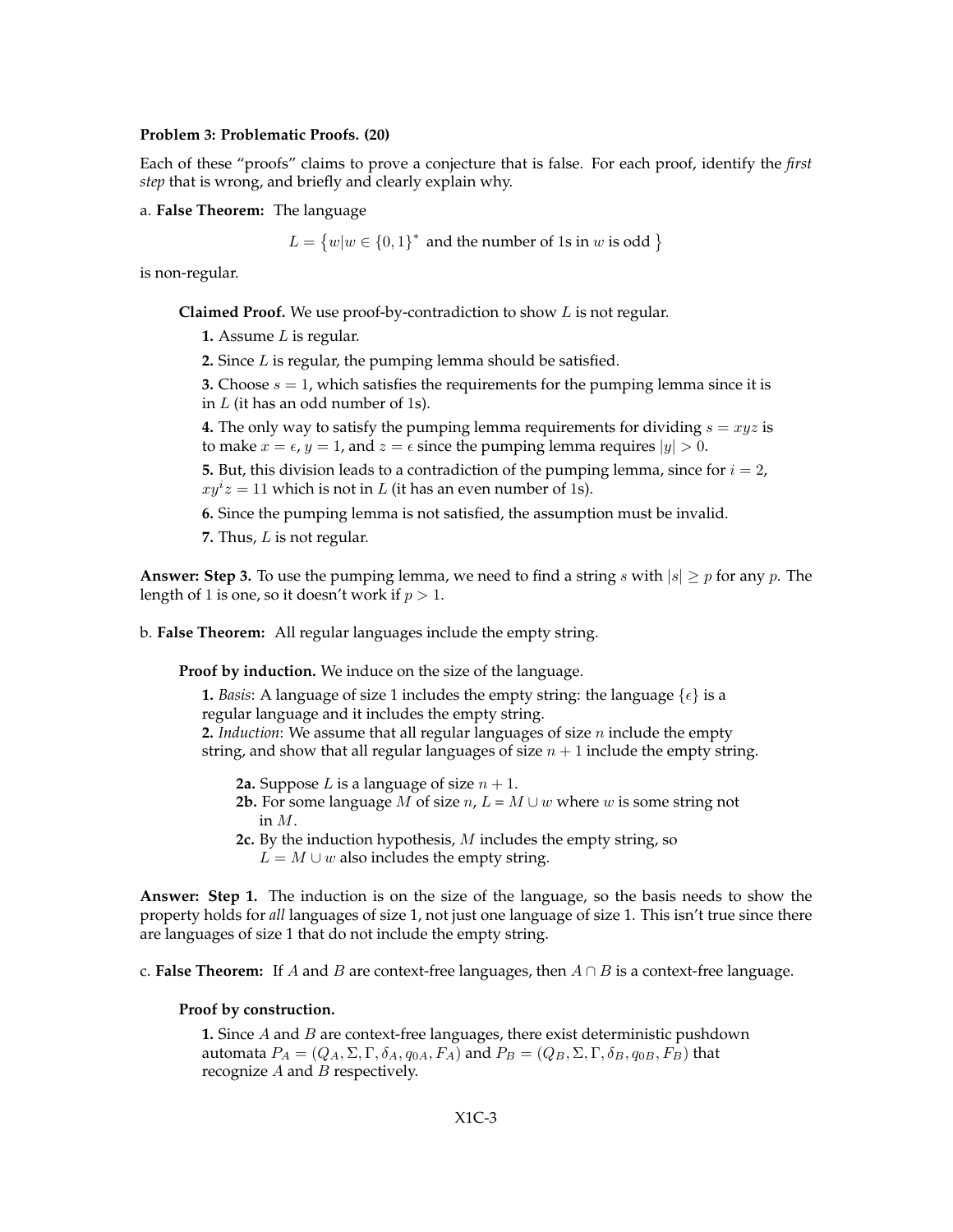**2.** We can construct the deterministic pushdown automaton  $P_{AB} = (Q_{AB}, \Sigma, \Gamma_{AB}, \delta_{AB}, q_{0AB}, F_{AB})$  that recognizes the intersection of A and B by simulating both  $P_A$  and  $P_B$  simultaneously:

**2a.**  $Q_{AB} = Q_A \times Q_B$ **2b.**  $\Gamma_{AB} = \Gamma_A \times \Gamma_B$ **2c.**  $\delta_{AB}((q_a, q_b), \sigma, (\gamma_a, \gamma_b)) = ((r_a, r_b), (y_a, y_b))$ where  $\delta_A(q_a, \sigma, \gamma_a) = (r_a, y_a)$  and  $\delta_B(q_b, \sigma, \gamma_b) = (r_b, y_b)$ **2d.**  $q_{0AB} = (q_0A, q_0B)$ **2e.**  $F_{AB} = \{(q_a, q_b) | q_a \in F_A \land q_b \in F_B \}$ 

**3.** Since  $P_{AB}$  accepts only if both  $P_A$  and  $P_B$  would accept, the language recognized by  $P_{AB}$  is the intersection of the languages recognized by  $P_A$  and  $P_B$ .

**Answer: Step 1.** We cannot assume that there exist *deterministic* pushdown automata that recognize A and B. There exists a *nondeterministic* pushdown automaton that can recognize any context-free language, but (as proved in class) there are context-free languages (such as  $ww<sup>R</sup>$ ) that cannot be recognized by a *deterministic* pushdown automaton. The rest of the proof is (essentially) correct (except for not explaining how to deal with transitions that push or pop  $\epsilon$ ): the intersection of two deterministic context-free languages is indeed a deterministic context-free language, and we could prove this by constructing a DPDA that recognizes their intersection.

**Problem 4: Proofs. (20)** For each part, write a clear, concise, and convincing proof. You may use the pumping lemma for regular languages, pumping lemma for context-free languages, as well as the closure properties for regular and context-free languages.

a. Prove that the language  $\{0^i1^j|i,j\geq 0 \wedge i\neq j\}$  is not regular.

**Answer:** The easiest way to prove this is to prove that its complement,

$$
\bar{L} = \{0^i 1^j | i, j \ge 0 \land i = j\} \cup (0 \mid 1)^* 10(0 \mid 1)^*
$$

is non-regular. Since regular languages are closed under complement, this proves the given language is also non-regular. We prove by contradiction using the pumping lemma: Assume  $\overline{L}$  is regular, so the pumping lemma holds for some pumping length p. Choose  $s = 0^p1^p$  which is in the language. The pumping lemma says we can divide  $s = xyz$  where  $|xy| \leq p$ , so xy must be within the first p symbols of s which contain only 0s. Since the pumping lemma requires  $|y| > 0$ , we know  $y$  must contain one or more 0s. Pumping  $y$  increases the number of 0s, but not the number of 1s, so will produce a string of the form  $0^{p+{k_1}p}$  where  $k=|y|i>1$  that is not in the language.

We could also prove the given language is non-regular, but need to be very careful here since we cannot assume  $|y| = 1$ . Proof by contradiction. Assume the language is regular, so the pumping lemma holds for some pumping length p. Choose  $s = 0<sup>p</sup>1<sup>p</sup>$  which is not in the language. The pumping lemma says we can divide  $s = xyz$  where  $|xy| \leq p$ , so xy must be within the first p symbols of s which contain only 0s. Since the pumping lemma requires  $|y| > 0$ , we know y must contain one or more 0s. Pumping  $y$  increases the number of 0s, but not the number of 1s, so will produce a string that is in the language. (Note that we go from a string not in the language to one that is in the language here; it is much tougher to write a correct proof that goes from a string in the language to one that is not in the language since it is difficult to argue that i and j will be made exactly equal by pumping.)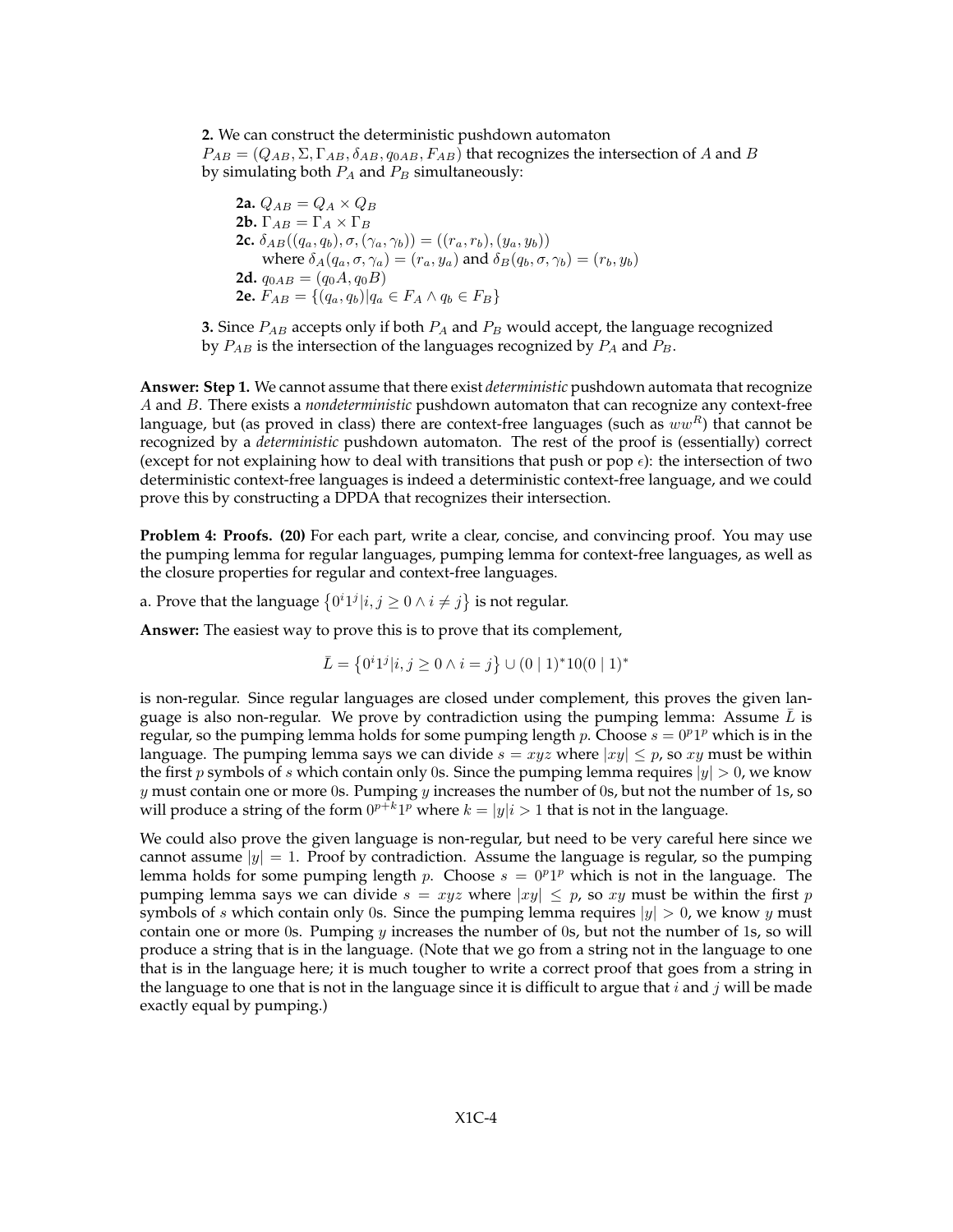b. Prove that the language  $\{a^i b^j a^j b^i\}$  is context-free where  $i, j \geq 0$ .

**Answer:** We can prove a language is context-free by constructing an NDPDA or CFG that recognizes the language. Here is a CFG:

$$
S \to aSb \mid X
$$

$$
X \to bXa \mid \epsilon
$$

c. Prove that the language  $\{0^n1^n\}$  (the number of 1s is the square of the number of 0s) is not context-free.

**Answer:** We prove by contradiction using the pumping lemma for context-free languages. Assume  $L$  is context-free, so there is some pumping length  $p$  for which the pumping lemma for CFLs holds.

Choose  $s = 0^p1^p$ <sup>2</sup>. According to the pumping lemma, there is some division  $s = uvxyz$  such that  $uv^ixy^iz$  is in L for any  $i \geq 0$ . Note that for whatever division we choose  $v = 0^a1^b$  and  $y = 0^c1^d$  with no constraints on  $a, b, c, d \geq 0$ , and  $uxz = 0<sup>f</sup>1<sup>g</sup>$ . So, for a string to be in the language the number of 1s must equal the square of the number of 0s:  $b + d + g = (a + c + f)^2$ . This holds initially (since  $s \in L$ ) for  $i = 1$ . For a given i, we need  $ib + id + g = i(b + d) + g = (i(a + c) + f)^2$ . This cannot be satisfied unless  $b + d = a + c = 0$ , but it is not possible for then all to be zero since the pumping lemma requires  $|v| > 0$  or  $|y| > 0$ .

**Problem 5: Closure. (20)** Define  $H(L)$  as the set of even-length strings in  $L$ . That is,

 $H(L) = \{w|w \in L \text{ and } |w| = 2k \text{ for some } k \geq 0\}$ 

a. If L is a regular language, is  $H(L)$  a regular language? (State clearly "Yes" or "No", and support your answer with a convincing proof.)

#### **Answer:**

**Yes.** The easiest proof uses the intersection closure property for regular languages. The language of even-length strings is regular:  $L_{even} = (00 \cup 01 \cup 10 \cup 11)^*$  . For any language  $L$  ,  $H(L) = L \cap L_{even}$ . The intersection of two regular languages is a regular language.

We could also prove this by construction. Since L is regular, there is a DFA  $M = (Q, \Sigma, \delta, q_0, F)$  that recognizes L. We can construct a DFA  $M_H = (Q_H, \Sigma, \delta_H, q_{0H}, F_H$  that recognizes  $H(L)$  as:

 $Q_H = Q \times \{even, odd\}$  — states in  $M_H$  keep track of the state in M, and whether an even or odd number of symbols have been seen so far.

 $\delta_H$  is defined by:

$$
\delta_H((q, even), x) = (\delta(q, x), odd)
$$

$$
\delta_H((q, odd), x) = (\delta(q, x), even)
$$

$$
q_{OH} = (q_0, even)
$$

$$
F_H = \{(q_f, even) | q_f \in F\}
$$